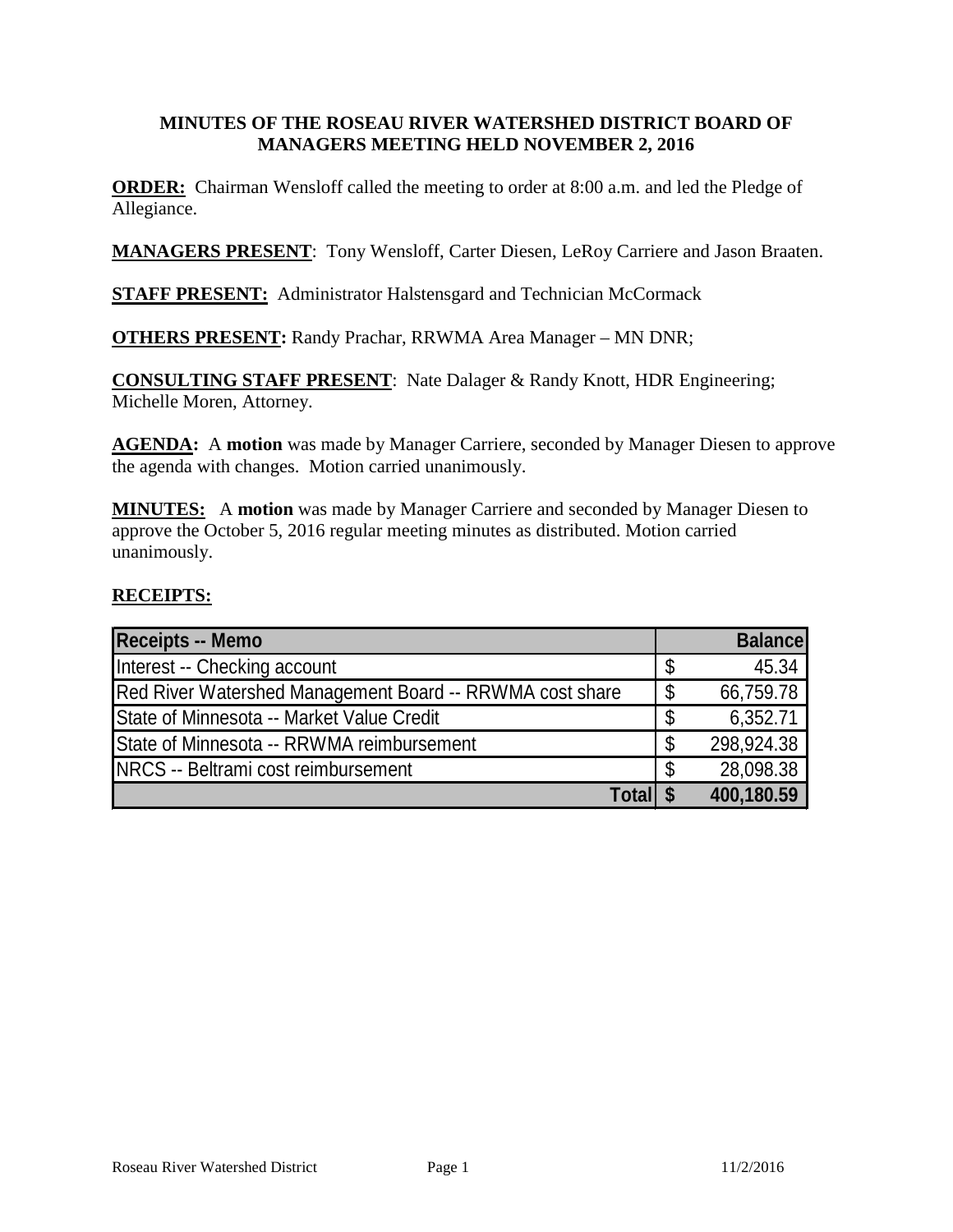| <b>Bills</b>                                                            | <b>Amount</b>             |            |
|-------------------------------------------------------------------------|---------------------------|------------|
| Tracy Halstensgard -- wages                                             | \$                        | 4,228.24   |
| Torin McCormack -- wages                                                | \$                        | 4,487.24   |
| Tracy Halstensgard -- mileage and reimbursement                         | $\overline{\$}$           | 552.97     |
| LeRoy Carriere -- per diem & expenses                                   | $\overline{\$}$           | 173.15     |
| Carter Diesen -- per diem & expenses                                    | $\overline{\mathbb{S}}$   | 190.37     |
| Jason Braaten -- per diem & expenses                                    | $\overline{\$}$           | 243.42     |
| Tony Wensloff -- per diem & expenses                                    | $\overline{\$}$           | 78.44      |
| PERA -- employer / employee contribution                                | \$                        | 1,483.22   |
| Internal Revenue Service -- withholding                                 | $\overline{\$}$           | 3,530.61   |
| MN State withholding -- Payroll tax withheld                            | $\overline{\$}$           | 628.00     |
| Sjobergs TV -- internet access                                          | $\overline{\$}$           | 50.04      |
| Marco -- copier maintenance & annual audit                              | $\overline{\mathcal{S}}$  | 59.37      |
| Minnesota Energy -- natural gas bill                                    | $\overline{\$}$           | 82.87      |
| CenturyLink -- phone service                                            | $\overline{\$}$           | 115.52     |
| City of Roseau -- utilities                                             | $\overline{\$}$           | 225.47     |
| HDR engineering -- invoices for 8/21/16 - 9/24/16                       | $\overline{\mathcal{S}}$  | 42,336.42  |
| RRWMA - \$23,493.68; RL - \$13,228.38; CD 8 - \$1,788.27; WL \$3,826.09 |                           |            |
| MAWD -- conference registration                                         | \$                        | 1,105.00   |
| Cardmember Services -- project expenses                                 | $\overline{\mathbb{S}}$   | 24.19      |
| BWSR -- academy registration                                            | $\overline{\$}$           | 246.00     |
| Moren Law Office -- Oct. legal fees                                     | $\overline{\$}$           | 937.50     |
| Houston Engineering -- Beltrami Project                                 | $\overline{\$}$           | 5,693.00   |
| dot.com connection -- website maintenance                               | $\overline{\$}$           | 318.00     |
| Jeff Erickson -- mowing Hay Creek                                       | $\overline{\$}$           | 1,360.00   |
| RJ Zavoral & Sons, Inc -- Pay estimate #5                               | $\overline{\$}$           | 226,399.86 |
| Rohlf-teck Inc -- whitney poster printing                               | $\overline{\mathfrak{s}}$ | 401.85     |
| Superone Foods -- meeting expense & supplies                            | $\overline{\$}$           | 413.72     |
| Postmaster -- stamps                                                    | $\overline{\$}$           | 94.00      |
| Northern Resources Cooperative -- gas                                   | $\overline{\$}$           | 91.42      |
| Roseau County Hwy Dept -- Ditch 16 culvert & Palmville mowing           | $\overline{\mathcal{S}}$  | 3,714.50   |
| Total \$                                                                |                           | 299,264.39 |

**BILLS:** A motion was made by Manager Braaten to pay the normal monthly bills, seconded by Manager Carriere. Motion carried unanimous.

## **PERMITS:**

Technician McCormack discussed permit application #16-39 (Mitch Magnusson). A **motion** was made by Manager Diesen, seconded by Manager Braaten to approve the permit as requested. Motion carried unanimously.

Technician McCormack discussed permit application #16-36 (Adam Stoe). There was discussion on the effect of the Whitney Lake project on the proposed ag dike. A **motion** was made by Manager Diesen, seconded by Manager Carriere to table the permit and request a plan from Mr. Stoe. Motion carried unanimously.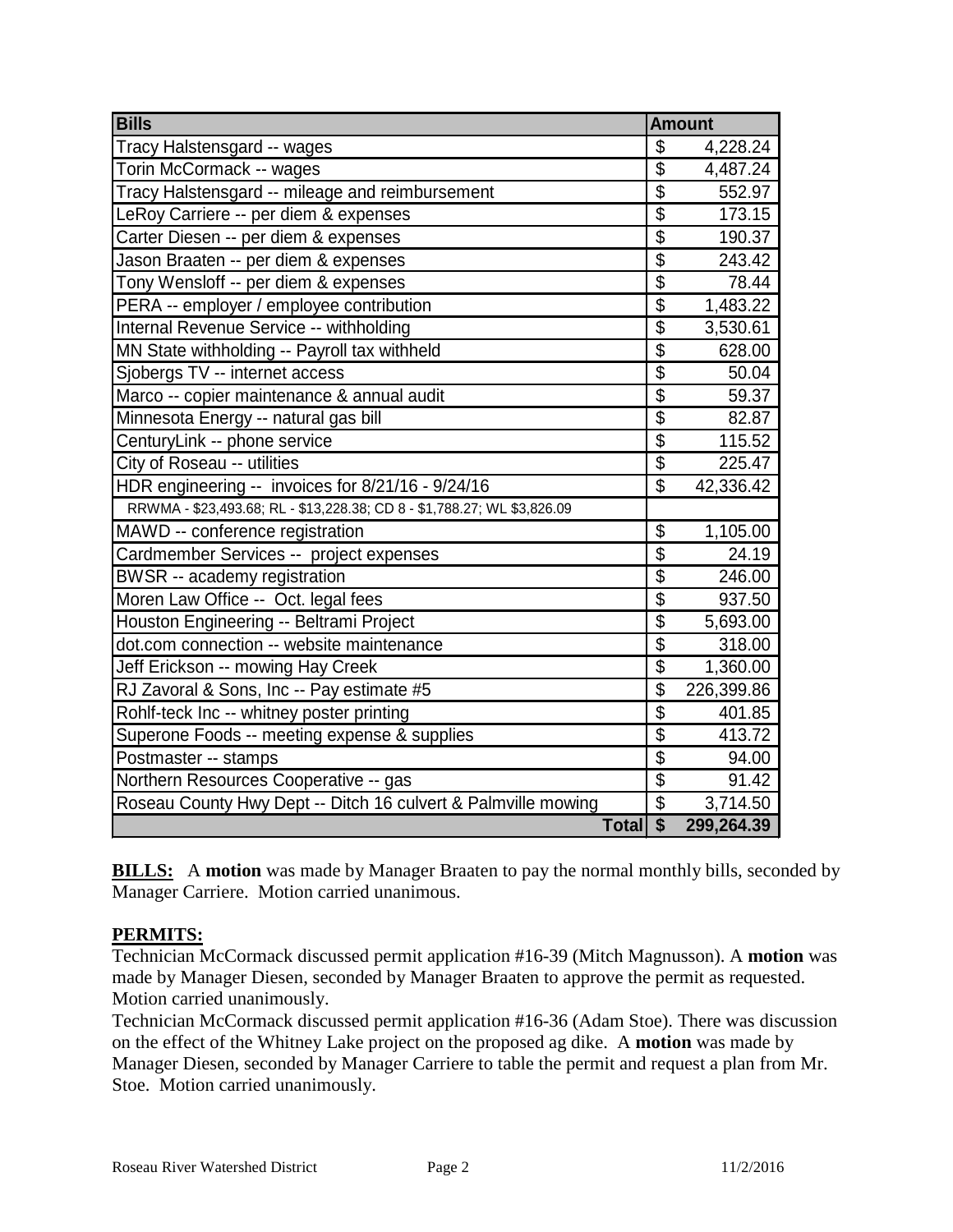Technician McCormack discussed permit application #16-37 (Brent Haugen). A **motion** was made by Manager Braaten, seconded by Manager Carriere to table the permit until permission can be obtained from the County. Motion carried unanimously.

Technician McCormack discussed permit application #16-38 (James Johnson). A **motion** was made by Manager Diesen, seconded by Manager Braaten to approve the permit as requested. Motion carried unanimously.

# **PROJECTS:**

**RRWMA:** Randy Knott gave a presentation on the construction progress and showed pictures of the project. There is some concern about weeping of water on the south slope of the outlet channel. HDR proposed a line of drain tile but will continue to work on a solution this winter. There was extensive discussion on the condition of the roads and what has been done to insure stabilizations. The Board discussed brushing the ditch on the north side of  $400<sup>th</sup>$  Street. The consensus of the board was to get landowner consent in writing. Engineer Dalager brought up the issue of the additional costs to RJ Zavoral & Sons due to the wet conditions. The additional cost requested by Zavoral in August was \$54,268.73 after adjustments. HDR will submit the additional costs as a change order at the next meeting. Engineer Knott discussed the Kittson County haul roads and working with the County Engineer to make sure they are being maintained to their satisfaction.

**Roseau Lake Project:** A **motion** was made by Manager Braaten, seconded by Manager Carriere to draft the required resolution and set the public hearing on the Preliminary Engineer's Report for November  $29<sup>th</sup>$  at 9:30 a.m. Motion carried unanimously. Technician McCormack discussed the drafting of the EAW. Manager Braaten informed the board of discussion he had with landowner Norman Kveen.

**Beltrami:** Administrator Halstensgard noted the reimbursement request and reporting had been submitted. The next meeting will be November  $22<sup>nd</sup>$  at 10:00 a.m.

**Whitney Lake:** The second landowner meeting was scheduled for November 29<sup>th</sup> at 11:00 a.m.

**Ditch 8:** Technician McCormack discussed the quote for the second drop structure. The landowner had requested Halverson Sand & Gravel. A **motion** was made by Manager Braaten, seconded by Manager Carriere to approve the Halverson quote. Motion carried unanimously. The land use committee will be meeting with Kelly Christianson in December.

## **REPORTS:**

**RRWMB:** Manager Carriere discussed the following items:

- Staffing replacements
- Upcoming meetings

**Administrator:** Administrator Halstensgard reported on the following:

• Roseau Lake Project – A **motion** was made by Manager Braaten to approve the draft Joint Powers Agreement with the language change to include the possibility of accepting federal funding, seconded by Manager Carriere. Motion approved unanimously.